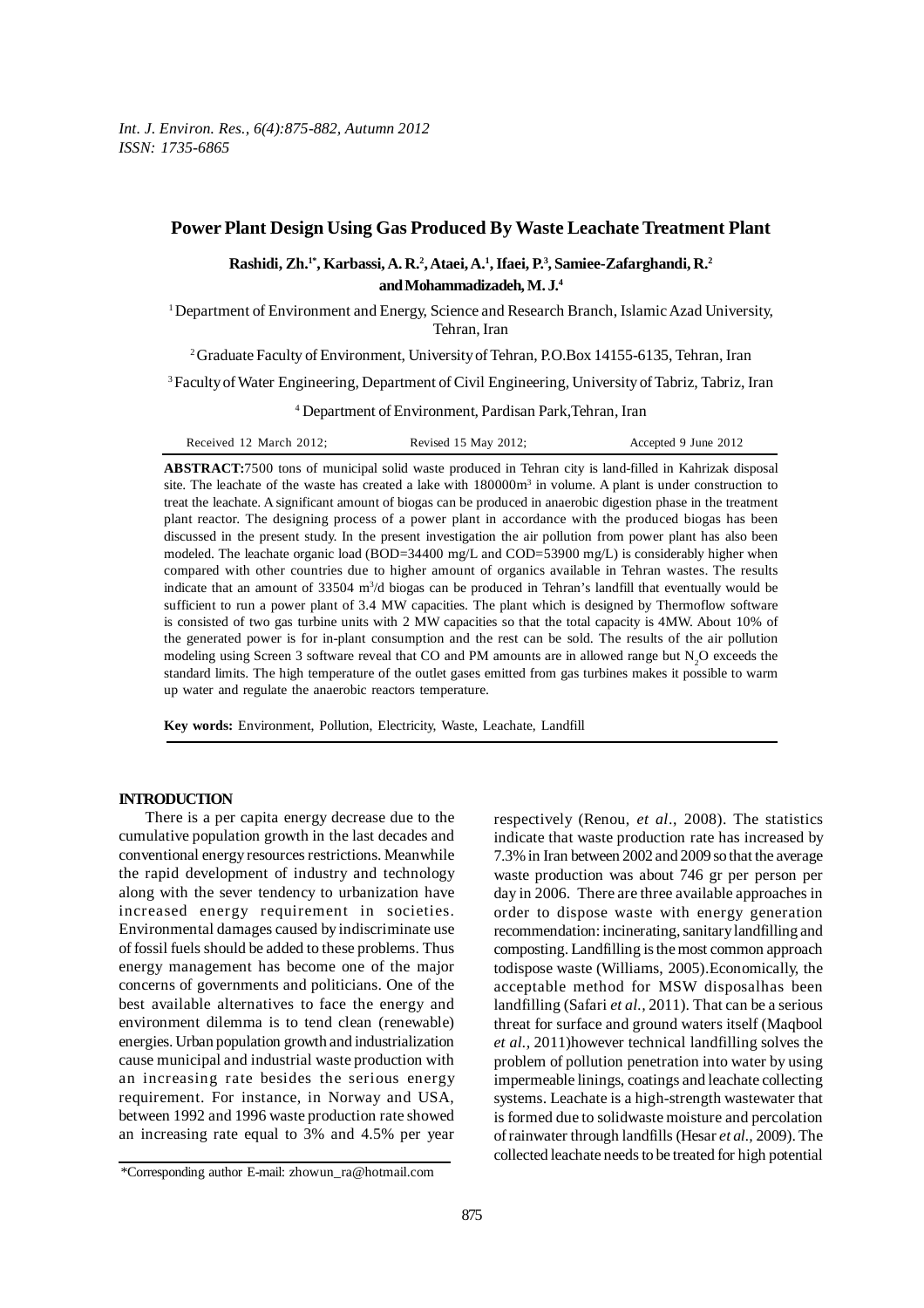of methane emission because methane gas greenhouse effect is 21 times than the same volume of  $\mathrm{CO}_2$  (IPCC). On the other hand methane is supposed to be a suitable energy resource having a great heating value. Various methods are used to treat leachate; physical, chemical and biological. Biological process is more suitable than physicochemical (Marttinen *et al*., 2002). Biological treatment includes two aerobic and anaerobic phases. Produced biogas amount is larger in anaerobic process. The most suitable alternative to treat wastewater is to apply anaerobic digesters (Rajesh Van *et al.*, 2000). This process is very effective to control greenhouse gases (Alayon *et al*., 2001) because more methane is produced which is converted to more CO<sub>2</sub> while energy production process. Fast execution is one of the advantages of anaerobic digestion (Alayon *et al*, 2001). As mentioned above, anaerobic digesters produce the most methane volume in addition to the least amount of sulfur and volatile organic compounds. In an anaerobic digester reactor, a kind of biogas is produced which is mainly composed of methane (50-65%) while COD removal process. The most important advantages of anaerobic bioreactor include its ability to separate acidogenesis and Methanogenesis (Barber and Stuckey,1999;Vossoughi *et al.,* 2003), and to act as atwo-phase system that can increase acidogenic and methanogenic activities (Barber and Stuckey, 1999).The amount of methane produced in an anaerobic digester reactor depends on COD removal efficiency, leachate origin, initial waste analysis, leachate solid material combination, leachate age, temperature and other factors. Methane production rate of a certain type of leachate is between 0.23-0.37 m<sup>3</sup> per one kilogram of COD removal in 35°c (Garcia *et al*., 1996). This amount is 0.4 liter per one gram of COD removal in Kahrizak. In other researches biogas and methane production rates for one gram of COD removal have been respectively reported as 496 and 377 ml on average. During methane production, harmful gases like H<sub>2</sub>S are also produced which decline the biogas quality. Generally, biogas is composed of 40-75% methane, 15-60%  $\rm CO_2$  and also trace elements like 5-10% water, 0.005-2% hydrogen sulfide, 0-1% oxygen and 1% CO (Ryckebosch *et al*., 2011). If biogas amount is more than 45%, the biogas will be flammable and considered as a renewable energy resource to generate power. Biogas composition with more than 60% methane will be like natural gas so it can be used in known power generating technologies which use natural gas. However it is better the biogas to be desulfurized and dehydrated before deployment. The storage and transportation of biogas are also economical and their handling appears to be less hazardous than fossil fuels (Nwabanne *et al*., 2009). Brighton, Otto and Diesel cycles are the plant cycles used in this case. Feasible engines equipment used to generate power from biogas include gas turbines, vapor turbines, reciprocating engines like spark ignition engines (SI) and combustion ignition engines (CI), micro turbines and fuel cells.SI engines which are used to generate power from several kilowatts to 5 megawatts are very sensitive to their fuel. Note that  $H_2S$  levels should not surpass the permitted range (500-700 ppm) for use in conventional internal combustion engines (Haren and Flaming, 2005). Gas turbines are more appropriate to generate power from biogas in several megawatts scale however the main problem is that altitude increase results in efficiency decrease. The population is about 12 million in Tehran city where 7500 tons MSW is produced. Kahrizak disposal site is located 25 kilometers from Tehran in Aradkooh district. The disposal age is almost 40 years in Kahrizak. There is a lake of leachate with 180000 m<sup>3</sup> volume as a result of waste management system weakness. The lake contains organic and inorganic pollutant materials that can infiltrate into groundwater and become an environmental threat contaminating soil and water. Kahrizak leachate treatment plant is under construction to overcome the problem. The plant is supposed to be the largest in the Middle East with an area of 2 hectares upon completion. The daily treatment capacity of the designed plant is  $1400 \text{ m}^3$  of leachate and the biogas will be produced in anaerobic units.

 The purpose of the present study is to estimate the amount of biogas that can be produced from anaerobic units of Kahrizak leachate treatment plant and to evaluate the feasibility of electrical power generation from the biogas. Eventually a plant will be designed corresponding the amount and quality of the produced biogas.

#### **MATERIALS & METHODS**

Kahrizak leachate treatment plant contains two hybrid anaerobic baffled reactors. The leachate enters the reactors after getting cleaned mechanically and manually by bar screens. The reactors operate at 35°c, Hydraulic Retention Time is 3.7 days and they have been designed for 75% COD removal efficiency. Reduction of temperature is very effective on COD removal efficiency (Abdoli, et *al*., 2012)*.*

In order to estimate the potential of biogas production of MSW leachate at anaerobic units, the characteristics of fresh leachate were measured according to the Standard Methods (APHA, 2005). The amount of biogas that can be generated was estimated using mass balance conversion of COD to methane gas (Metcalf and Eddy, 2003).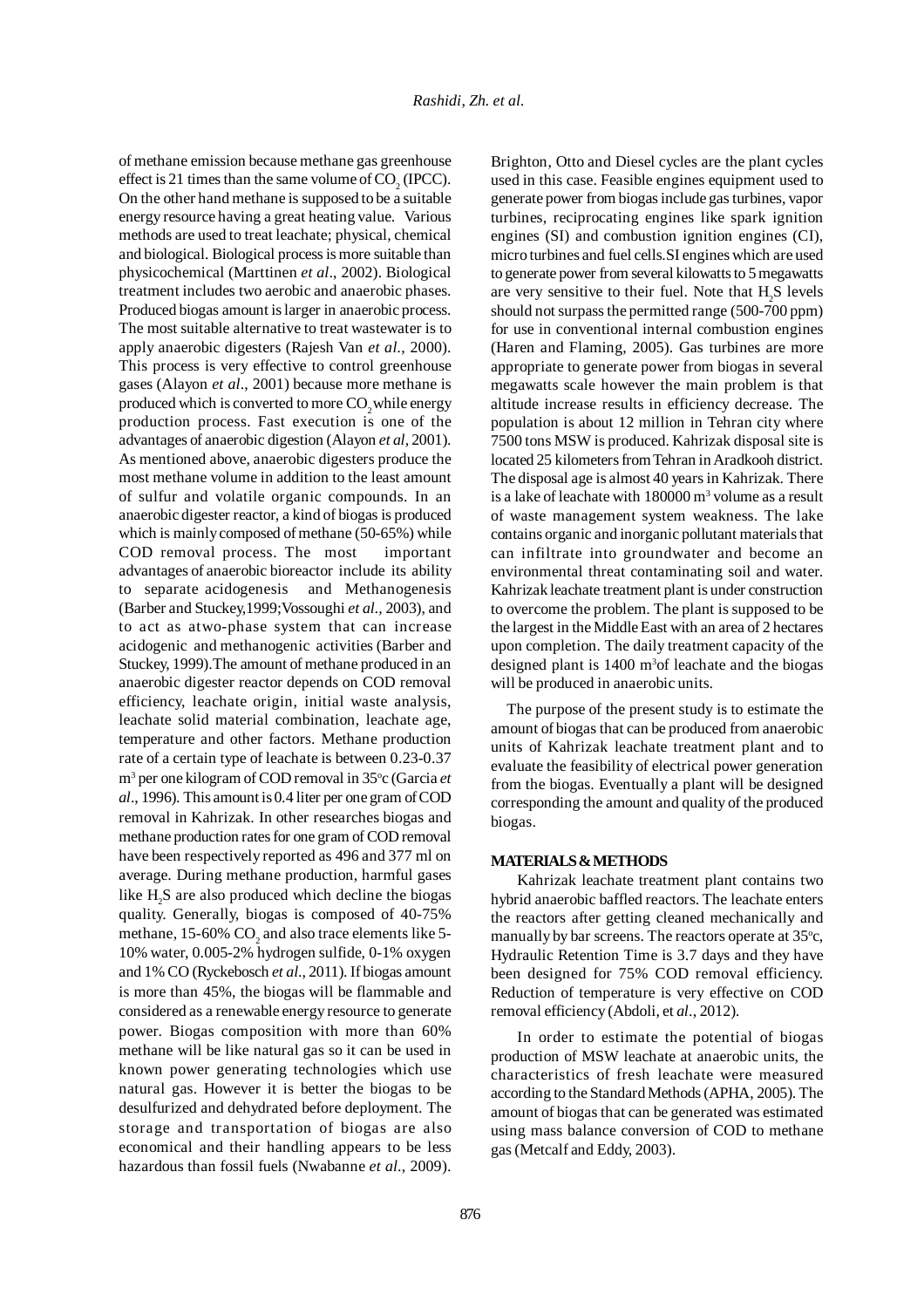$$
COD_{in} (g/d) = (COD_{in} (g/m^3))(Q) \qquad Eq(1)
$$

$$
COD_{eff} (g/d) = (1 - RE/100)Q
$$
 Eq(2)

$$
COD_{\text{vss}}(g/d) = \left(1.42 \frac{\text{gCOD}}{\text{gVSS}}\right) \times
$$

$$
\left(0.04 \frac{\text{gVSS}}{\text{gCOD}}\right) \left(1 - \frac{\text{RE}}{100}\right) (COD_{\text{in}}) \qquad \qquad \text{Eq(3)}
$$

 $Eq(4)$ 

$$
COD_{\text{methane}} (g/d) = COD_{\text{in}} - COD_{\text{vss}} - COD_{\text{eff}}
$$

$$
CH_4(m^3/d) = (COD_{\text{methane}})(0.00035) \text{ } E_q(5)
$$

Then the generated power was measured according to the produced biogas amount.

$$
P = \frac{n(m^{3}) \times x_{CH_{4}} \times \eta_{engine} \times 36 \left(MJ/m^{3}\right)}{3.6}
$$
 (6)

Where P=the potential of producing electrical power in kWh,  $\chi$ <sub>CH<sub>4</sub>= methane molar fraction in biogas and</sub> m

$$
q_{\text{engine}} =
$$
 engine efficiency.

 A plant was designed using Thermoflow software according to the quality of final biogas and the amount of the measured power. All the components of the plant were placed and their characteristics were determined. The required data of Thermoflow software as follow: Methane share of the inlet biogas = 58% Ambient temperature  $= 18$ °c Atmosphere pressure = 1bar Inlet gas temperature  $= 25^{\circ}c$ 

The amount of polluting gases emitted out of the plant in addition to their emission quality was modeled using Screen 3 software. Distances where each of the pollutants reaches the highest rate, can be determined using this software.

### **RESULTS & DISCUSSION**

 Since 68.81% of solid waste is consisted of biodegradable materials according to Tehran waste analysis, leachate production potential is high in the landfill site. On the other hand, the waste is composed of high volumes of organic and biodegradable materials so leachate organic load will be high (Abdoli, et *al*., 2012).Kahrizak waste chemical formula is found as:  $C_{555,8}H_{856}O_{15,98}$  Leachate characteristics as follow: COD=53900 mg/L

BOD=34400 mg/L  $PH=6.8$ 

Biogas production efficiency in an anaerobic digester reactor is affected by inlet materials. The solid waste leachate chemical formula is found as:  $C_{23}H_{43,37}O_{6,8}NS_{0,29}$ . The leachate and water chemical reaction with anaerobic conditions results in water, NH3 and  $\text{H}_2\text{S}$ . The amounts of produced methane and  $\mathrm{CO}_2$  are found to be respectively 14.77 and 10.23 moles per one mole of above-mentioned compound according to the equilibrium. There is a trace of  $\mathrm{H}_2\mathrm{S}$  which owns just a little amount of products.

$$
C_cH_hO_oN_nS_s + mH_2O \rightarrow xCH_4 + yCO_2 + sH_2S + nNH_3 \qquad (7)
$$

The molar fraction of methane in outlet biogas of anaerobic digester reactors is estimated to be 58%.

As mentioned above biogas production rate can be measured using mass equilibrium (Metcalf and Eddy, 2003). Considering that input COD organic load is found as:  $\text{COD}_{\text{int}}$ =53900 mg/L, inlet flow rate in the reactor  $(Q_a)$  is equal to 1400 m<sup>3</sup>/d, COD removal efficiency (RE) is equal to 75% in this case and suspended solid materials density (VSS) is equal to  $150$  g/m<sup>3</sup> the produced methane rate is calculated as 19433 m<sup>3</sup>/d using equations (1) to (5) in other words 37 cubic meters of methane areobtainedper each cubic meter of leachate. On the other hand, methane mole percent in biogas is equal to 58% so the produced biogas rate would be obtained as  $33504 \text{ m}^3/\text{d}$ . the generated power per one cubic meter of biogas can be obtained using equation (6) production efficiency has been assumed 40% on average in the present study so the generated power is equal to 2.4 kwh in each cubic meter of biogas. It can be concluded that available electrical power to be generated consuming 33504 m<sup>3</sup>/ d biogas with 58% methane is about 3.4 MW. The capacity was presumed to be 15% more than the real amount of the power to be generated in order to design a plant which is capable of generating such amount of power for a long period of time. Gas turbine cycle was used in the plant. As mentioned, gas turbine efficiency decreases by the increase of altitude. There is about 5% decrease in gas turbine efficiency according to the temperature and altitude of Kahrizak district. Thus design capacity was presumed to be 4 MW which was divided into two 2MW units. The whole designing process was performed by Thermoflow software which is illustrated schematically in fig. 1. Gas turbine properties are summarized in Table 1. The outlet gases were used as a thermal energy source because the outlet gases temperature emitting out of gas turbine is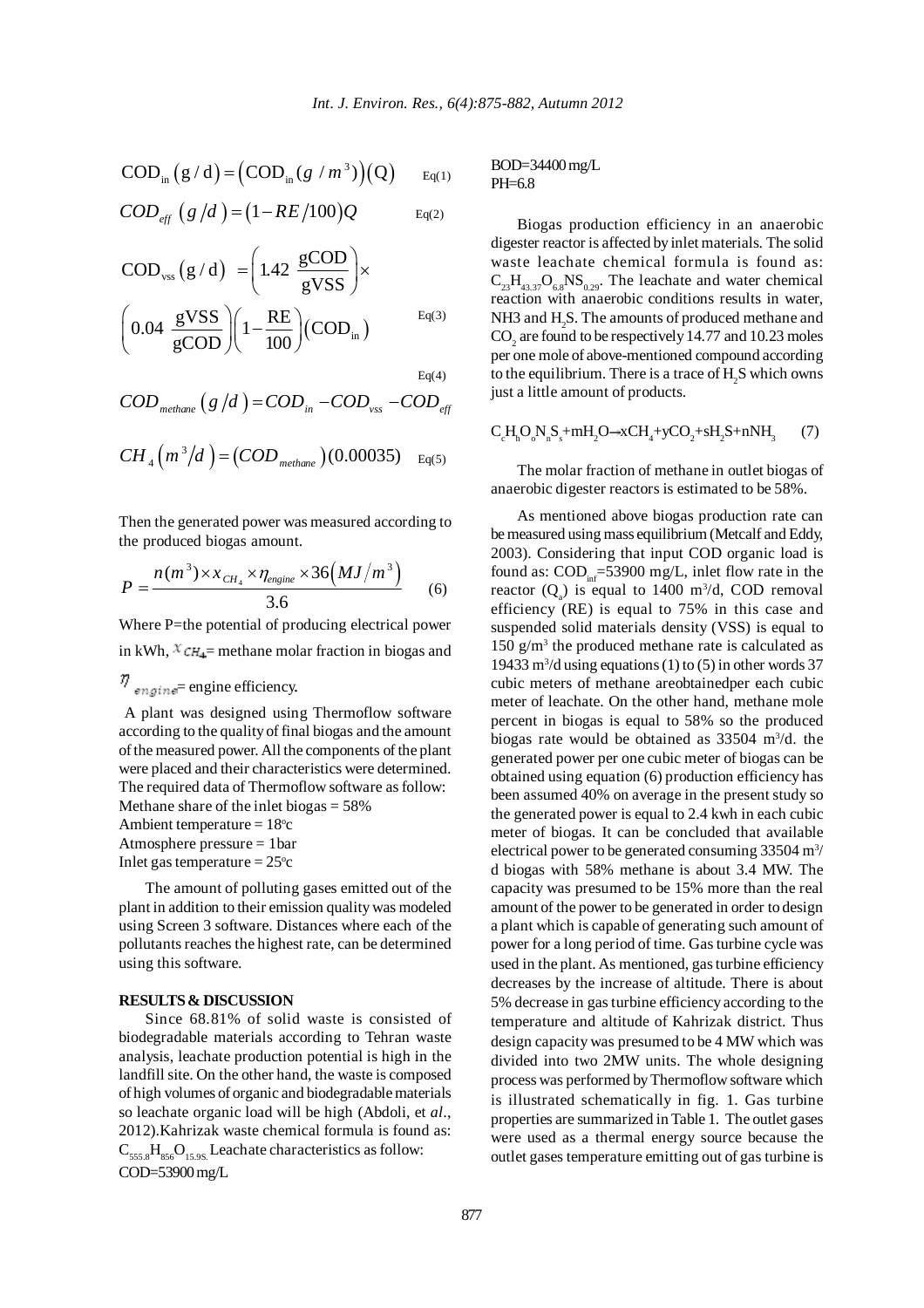#### *Power Plant Design*

| <b>PARAMETERS</b>                                    | <b>QUANTITIES</b> | <b>UNITS</b>  |
|------------------------------------------------------|-------------------|---------------|
| Gas turbine (GT PRO) (6)-GE<br>5371 PA               |                   |               |
| Number of units                                      | 1                 |               |
| Number units in operation                            | 1                 |               |
| Site performance                                     |                   |               |
| GT lowed as percent of rating                        | 7.789             | $\frac{0}{0}$ |
| Compressor pressure ratio                            | 6.624             |               |
| Turbine exhaust temperature                          | 276.5             | $\mathcal{C}$ |
| Turbine exhaust flow                                 | 364.1             | t/h           |
| GT LHV heat rate at generator<br>termin <sub>1</sub> | 54370             | kJ/kWh        |
| GT HHV heat rate at generator<br>termin <sub>1</sub> | 60439             | kJ/kWh        |
| GT LHV efficiency at generator<br>terminal           | 6.62              | $\frac{0}{0}$ |
| GT HHV efficiency at generator<br>ter minal          | 5.96              | $\frac{0}{0}$ |
| Exhaust loss (exhaust P-Pamb)                        | 22.27             | milibar       |
| Power                                                |                   |               |
| Electrical power at generator<br>terminal            | 2001.9            | kW            |
| Compressor power                                     | 24175             | kW            |
| Turbine power                                        | 27201             | kW            |
| Mechanical loss                                      | 257.2             | kW            |

| Table1. Parameter quantities op designed gas turbine |  |  |  |  |
|------------------------------------------------------|--|--|--|--|
|------------------------------------------------------|--|--|--|--|

high enough. Thus cold water can be warmed or converted to steam applying exhaust heat. This source can be used instead of heaters to keep reactor temperature 35°c or to warm the water which the plant staff consumes. The generated annual power amount can be calculated considering availability factor equal to 90%. So the produced power was evaluated as 3.4 MW and plant capacity was about 20% more.

It is not necessary to take account of availability factor=0.9 and efficiency decrease=0.05. Thus the plant can generate 29789 MWh power annually If a maximum of 10% of power generation is used for in-plant consumption, the income would be 33677280000 Rls which is equal to 1683864 US\$ assuming that 1\$=20000 Rls. Plant pollutants emission was modeled using Screen 3 software. The investigated pollutants were  $N_2$ O, CO<sub>2</sub> and particulate matters (PM). The scattering amount was investigated in an area with a radius of 100-50000 meters from the plant at the ambient temperature of 293 k. two scenarios were described while modeling.

The first scenario: outlet gases of gas turbine directly enter the atmosphere; considering the outlet gases temperature equal to 550k, maximum concentration of  $N_2O$ , CO and PM would be respectively 0.33, 0.0.30 and 0.033 $\mu$ g/m<sup>3</sup>. The results are illustrated in figs 2 and 4.

The second scenario: outlet gases of the gas turbine enter a gas-water heat exchanger at first and the water gets warm by the available heat. The temperature of outlet gases is much lower than the first scenario (440 k).the results of modeling are illustrated in figs 5 and 7 as can be seen, the concentrations of  $N_2O$ , CO and PM pollutants in the atmosphere are respectively 0.44, 0.4 and 0.045  $\mu$  g/m<sup>3</sup>. Critical points, the distances from the plant where the most amounts of pollutants are emitted, are determined using pollutants emission model. The critical distance of the first and second scenarios is respectively estimated as 10640 and 13340 m.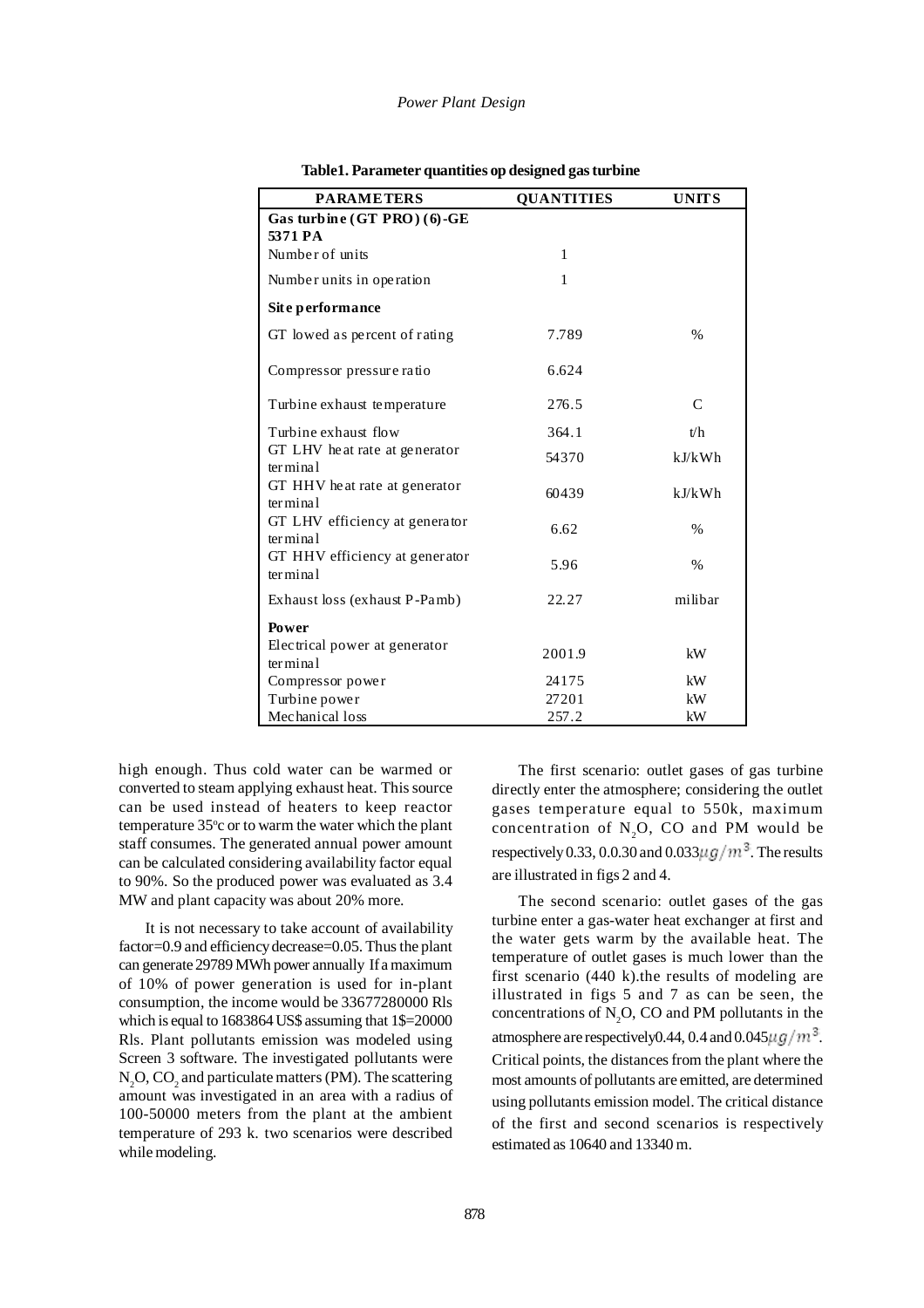

Fig. 1. schematic of designed plant **Fig. 1. schematic of designed plant**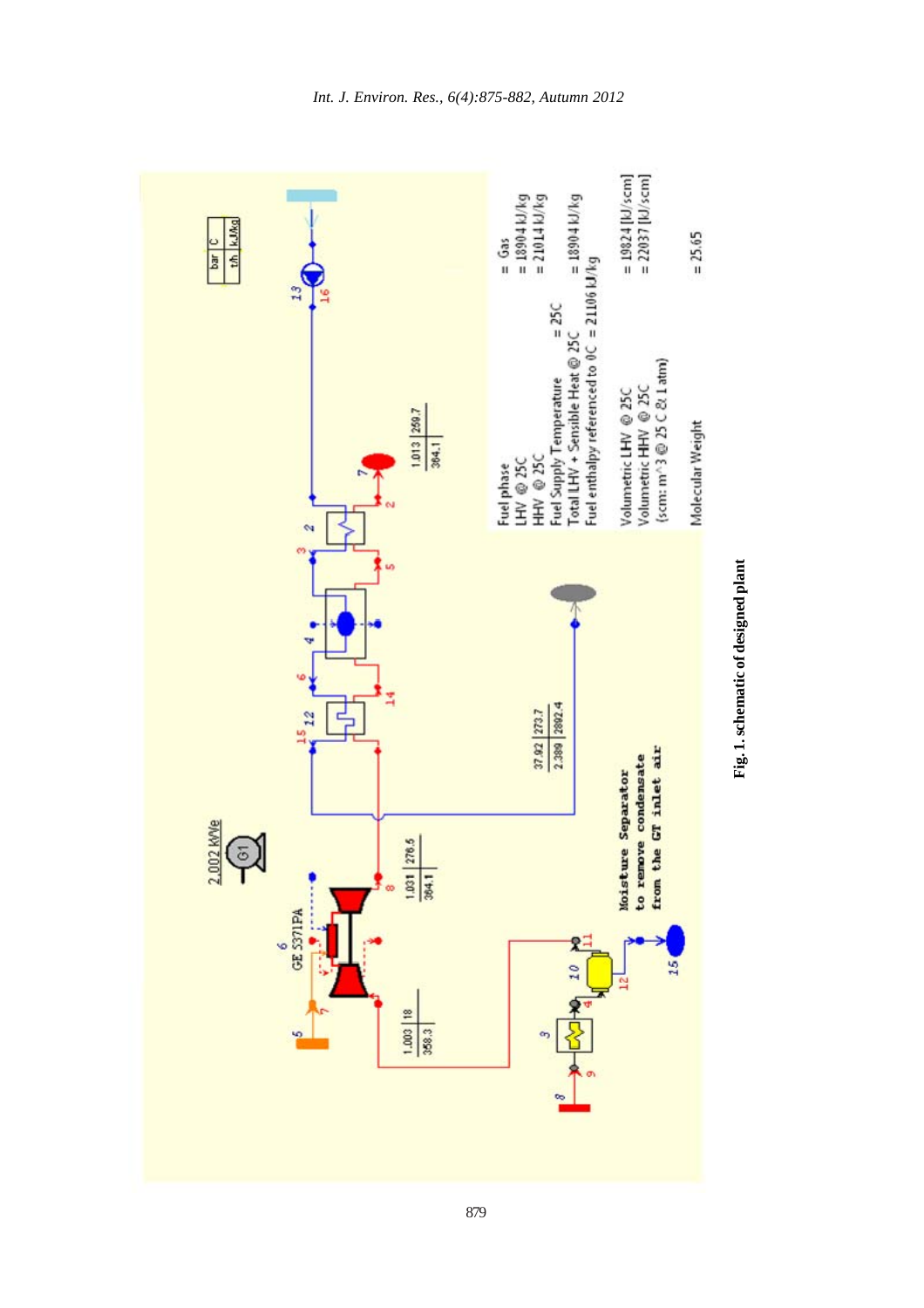*Rashidi, Zh. et al.*



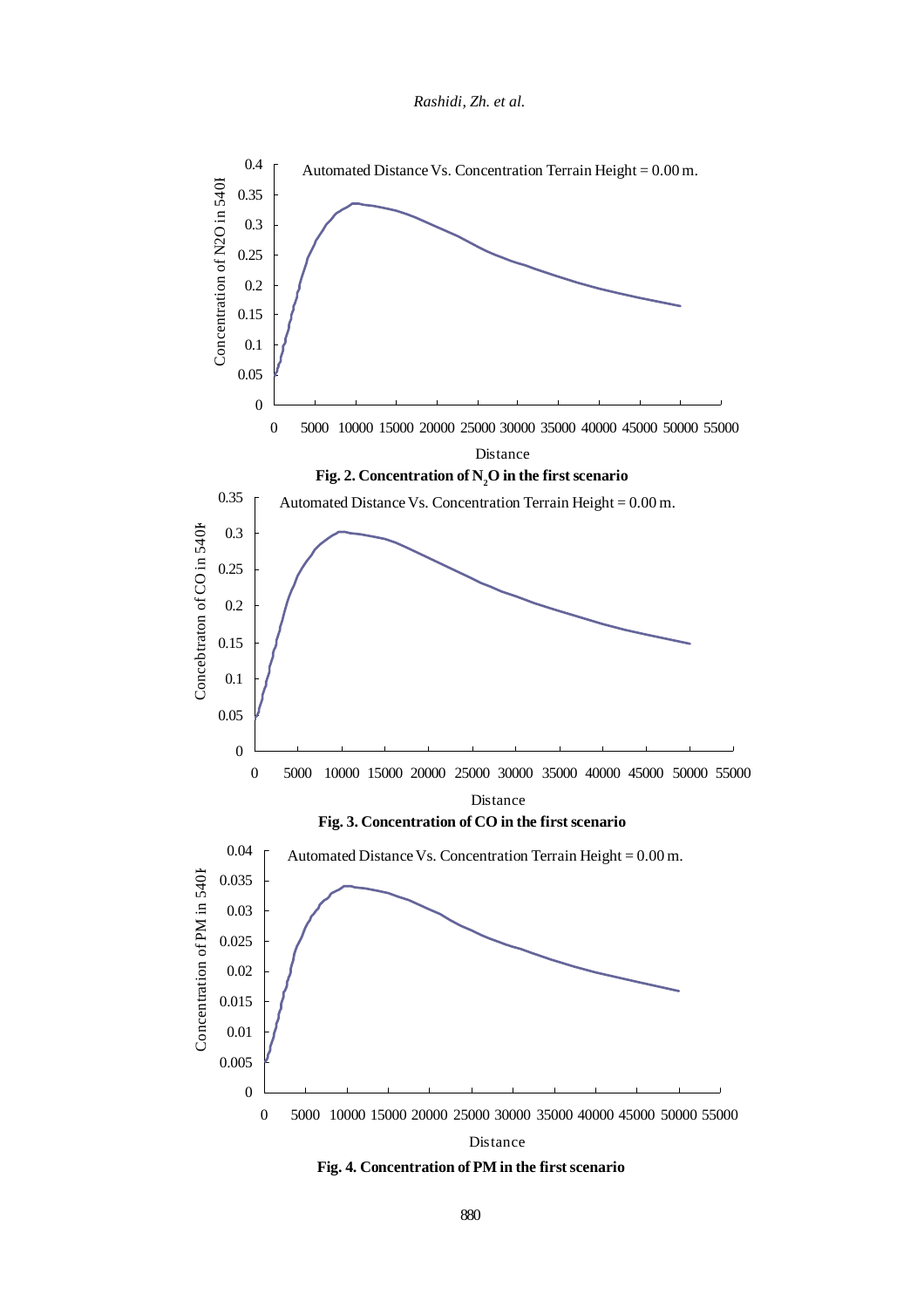

**Fig. 7. Concentration of PM in the second scenario**